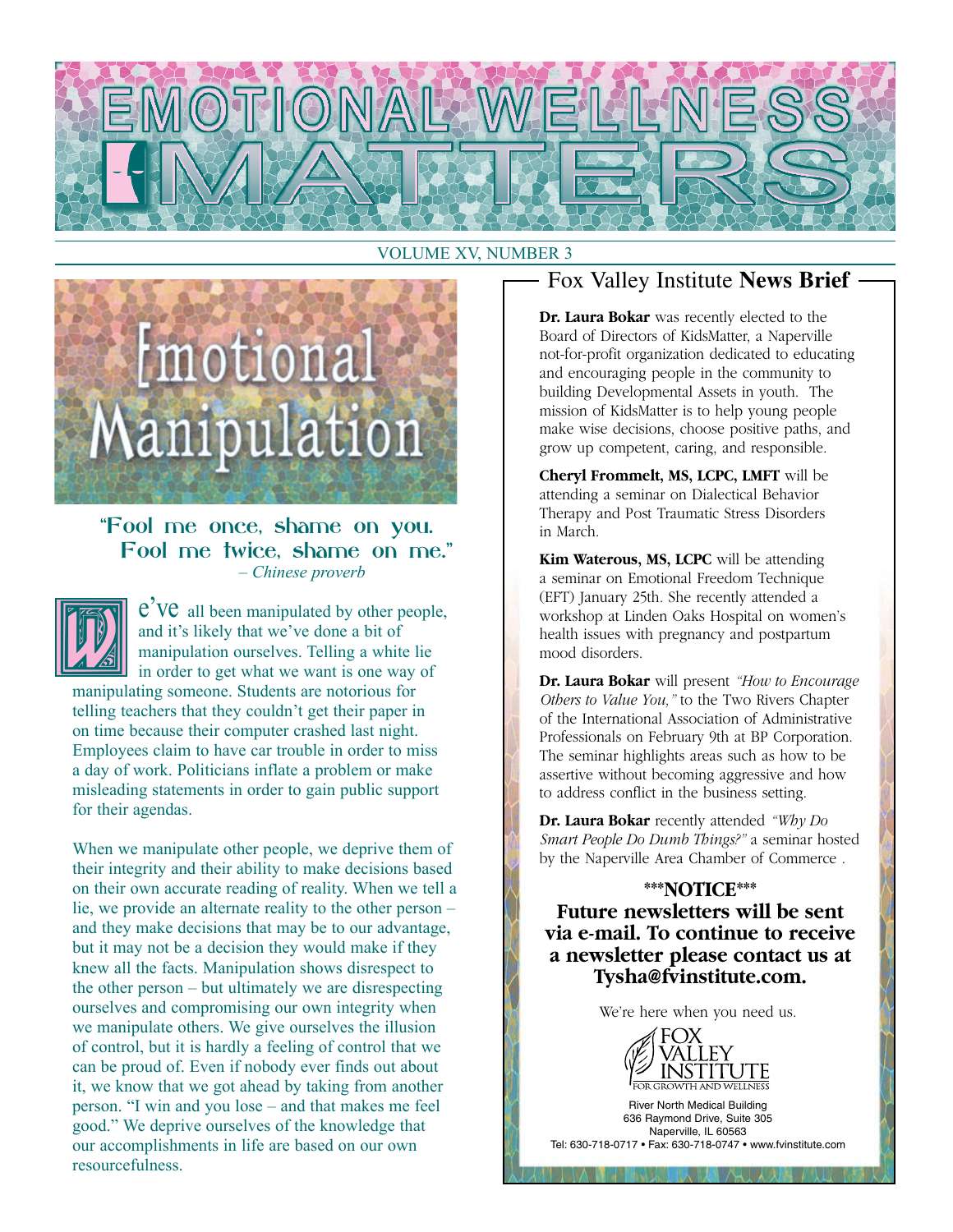Most of us want to trust and assume the best in other people. We believe that when someone tells us something, the other person is telling the truth. When we have been repeatedly hurt because others have taken advantage of our trust, we may change our beliefs about the world. We may become cynical and try to undermine others before we are hurt yet again. The best strategy is probably to trust until someone shows us that they can't be trusted. Hopefully, then, we can learn how to recognize emotional manipulation when it appears.

"I keep my ideals, because in spite everything, I still believe that people are really good at heart."

– *Anne Frank*

## **Recognizing Emotional Manipulation**

Many of us don't recognize manipulation when it occurs, mainly because manipulation violates our basic assumptions about how people should behave. We simply don't expect it. Manipulators engage in "covert aggression." They hide their anger toward the world in subtle ways and gain power over us in ways that are not obvious.

– We may sense, however, that we are on the defensive in their presence – and this serves as our first clue. We feel somehow that they are trying to overpower us.

– They come across as caring, hurting, defending, vulnerable – almost anything but fighting – and these tactics obscure their real motives. You might pay attention to your need to take care of them, but you don't recognize that they are trying to take advantage of you. "I care so much about you and now I've twisted my ankle. Can't you give up your afternoon to drive me around?"

– All of us have weaknesses or insecurities, and sometimes we are aware of them, but we don't expect that someone will take advantage of our vulnerabilities. We sometimes have the need to please others so that we'll be accepted – and this trait can be spotted easily by an emotional manipulator. They sometimes know our vulnerable areas better than we do, and they exploit them to their advantage.

– Be aware of the degree to which you have empathy toward others and how much you might hate to make harsh judgments about other people. If you are overly trusting, you are vulnerable to being manipulated. The healthy stance is to learn how to recognize manipulation readily. You cannot be manipulated if you are aware that it is happening – at the moment it happens.

Take a look at some common examples of how manipulators work –

*Emotional manipulators turn your statements around and make you the problem.* Trying to be honest with the manipulator opens up your vulnerability. He or she is an expert at playing the game of "blame the victim." For example, if you say, "I really wish you had taken a dish to the potluck, and I feel embarrassed that you didn't," the manipulator might respond with, "I wish you could understand the pain I'm suffering right now – and have been for some time – but then I guess your life is so happy that you can't really feel empathy for someone else. So, sorry."

*They'll say one thing and later assure you that they didn't say it.* "I'll pay for half the groceries this time," and then later the manipulator comes back with, "I never said any such thing." This is a crazy-making experience because your sense of reality is challenged. The manipulator offers such a convincing argument that they had never promised to pay for half the groceries that you begin to doubt your own sanity.

*The manipulator will offer to help you, but then the torrent of sighs begins.* "Yes, yes, (sigh) I'll take out the garbage." You feel that you are the one to blame, as if you're trying to control the manipulator. Again, you are considered the problem.

*The manipulating person will set a negative emotional tone in a group and others feel compelled to make the manipulator feel better just to ease the tension.* "John, if Keira can't drive you to the dentist tomorrow, I'll do it. Here, have a cup of coffee. Now do you feel better?" Notice how we tend to enable the manipulator, rewarding him or her for the controlling behavior.

*Manipulators don't fight fairly.* They might talk behind your back and encourage others to confront you – and then they come in to save the day, placing the blame on the other people. Manipulators don't deal with issues directly. They use passive-aggressive tactics so that you don't realize that they are actually being aggressive toward you – "I love your hair that

**This newsletter is intended to offer general information only and recognizes that individual issues may differ from these broad guidelines. Personal issues should be addressed within a therapeutic context with a professional familiar with the details of the problems. ©2008 Simmonds Publications: 5580 La Jolla Blvd., #306, La Jolla, CA 92037 Website ~ www.emotionalwellness.com**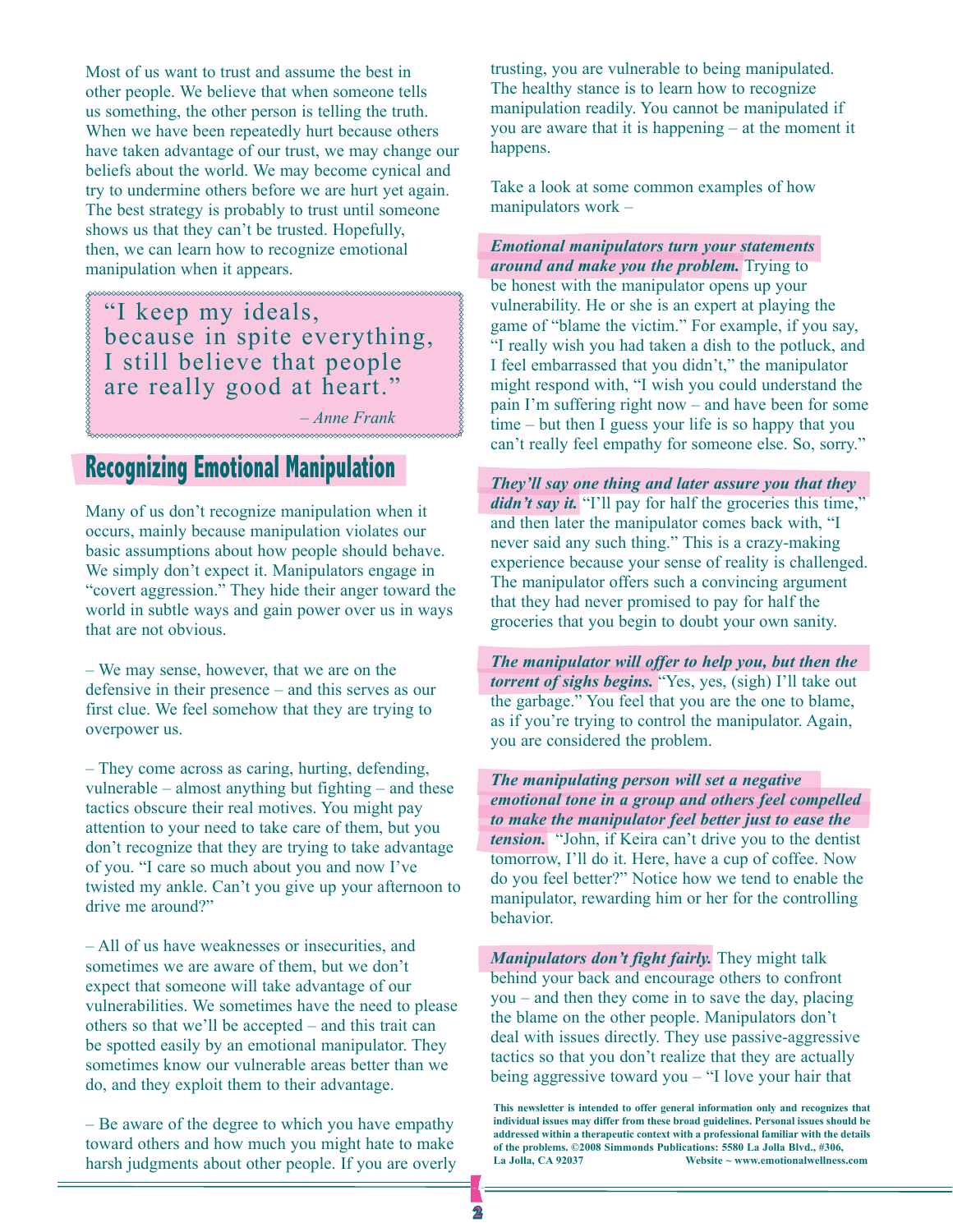color. It does a nice job of hiding the gray." You respond graciously to the compliment, but are then left with the lingering feeling that something is not quite right.

*They negate what you say by outdoing you.* If you want to talk about what a rough day you've had, they'll come back with an account of their exceedingly brutal day, which makes your experience look like a day in the park. "Well, if you think that's bad, listen to what I've been through today." They bring attention back to themselves so that you find it difficult to feel any degree of validation. This is how emotional manipulators distance themselves from you and gain the upper hand. They lack the ability to relate to others with healthy boundaries and maturity.

*Emotional manipulators are experts at playing on your emotions.* If they sense that you respond easily to guilt, then they will try to make you feel guilty ("I feel embarrassed for you when you play with Dora's kids as if they were your own – and it's all because you've never had children"). Manipulators also play on our sympathy by playing the role of victim ("All I do is work, work, work – You'll be sorry when I have a heart attack"). Or they might blame you for your anger, even though they have induced it ("Look, you're the one who can't control your emotions, not me"). Emotional manipulators have difficulty in expressing their desires or emotions directly, but by playing on the emotions of other people they covertly get their way.

*Manipulators project blame onto other people or circumstances.* They fail to take the responsible path of believing that they are accountable for their own lives. Their focus is on what others have done to them, and they are forever the victim ("My father was the first one to treat me badly, just as every man has done since").

### **How Do You Deal with the Emotional Manipulator?**

Manipulators work in covert ways. It is sometimes difficult to know that you are being manipulated, but then your frustration with this person grows over time and you know that something must be wrong with the relationship. You may feel pulled toward the manipulator, but then repulsed by this person at the same time. These relationships are generally conflictridden.



You may find yourself in a double bind. That is, if you go along with the manipulation, you feel angry – and if you drop the relationship, you feel guilty. It may seem that you can't win. But there is a way out of the bind –

**• Be aware of your own emotions within the relationship.** Your emotions are your best tool for sensing that there is a problem between you and the other person. Examine whether you feel defensive, guilty, angry, or sympathy toward the other person. You may not have these feelings during the interaction, but afterward, when you are thinking about what happens between the two of you, these emotions might emerge.

• **Define the emotion and understand the pattern.** When you think about what happens between you and the manipulator, describe the emotions that you feel. Put your feelings into words. What specifically was said that led you to a certain feeling? How did you respond at the time? What was the effect of your response? (It may help at this point to work with a professional therapist who is trained to help you sort through this often puzzling set of questions.)

• When you have a good understanding of the pattern of interaction between you and the manipulator, **ask yourself whether you want to continue with the relationship or not**. Sometimes we find ourselves in toxic relationships, and if we aren't getting anything positive from the relationship, it might be in our best interest to terminate it, or else place good boundaries around it (like limiting our time with the other person). Some relationships cannot, or should not, be ended unless there is a pattern of abuse present.

• **Whenever a manipulation attempt occurs, right at that moment point it out to the other person.** This is your way of taking control of the manipulation. There is no need to express anger when you give the manipulator this feedback. Do it assertively and calmly. The manipulator at this point might come back with a guilt trip or an angry response. Say something like, "I feel that you are trying to manipulate me at this point, and I am not going to go along with it. I would like a healthy interaction between us, so could you try to say what you need to say in a more positive and direct way?"